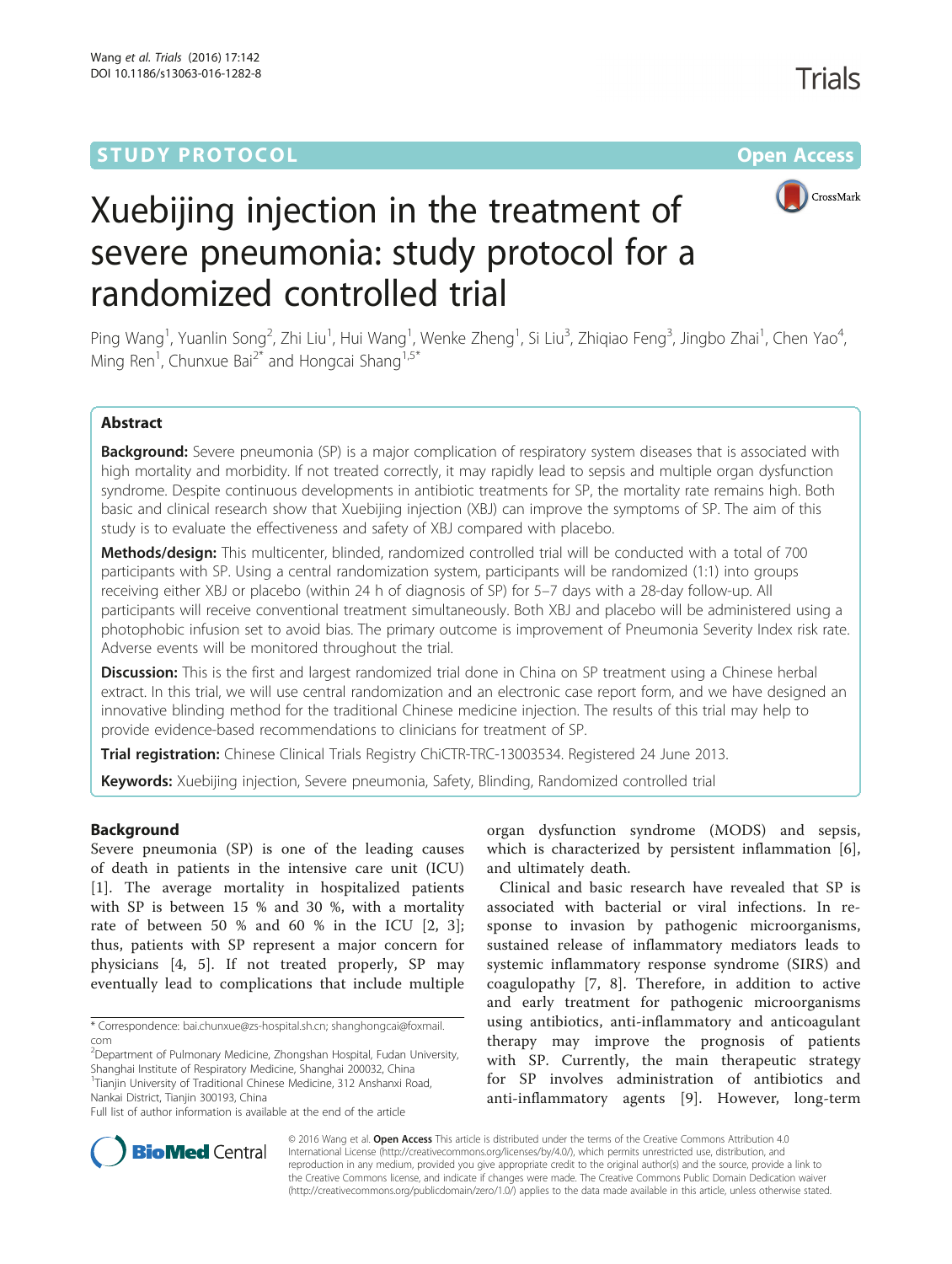antibiotic therapy not only increases the risk of antibiotic resistance but also produces liver and kidney toxicity and other side effects [[10\]](#page-9-0). Moreover, previous anti-inflammatory strategies showed limited efficacy in clinical trials, in part because they targeted single cytokines [\[11](#page-9-0)]. Compared with Western medicine, traditional Chinese medicine (TCM) has been shown in recent studies to have promising results for the treatment of SP [[12, 13\]](#page-9-0), indicating that, used in complementary and alternative therapies, TCM may represent a novel therapeutic approach for SP.

Wang Jinda, a founder of emergency medicine in China, proposed that integrative medicine therapy can raise the cure rate in acute critical disease [\[14](#page-9-0)]. He summarized four rules for four syndromes of intensive and critical care based on prescriptions of a toxin-resolving, blood-quickening decoction (解毒活血汤) and house of blood-expelling decoction (血府逐瘀汤) described by Wang Qingren, a famous physician of the Qing dynasty [[8\]](#page-9-0). Through pharmacodynamic screening, he developed the Xuebijing (XBJ) injection [[15](#page-9-0)], a formula composed of five medicinal herbs. Safflower (hong hua) acts as the sovereign drug, activating blood circulation and removing blood stasis, while red peony root (chi shao) and Ligusticum wallichii (chuang xiong) function as the minister drug, cooling blood, dispersing blood stasis, and detoxifying and magnifying the effects of the sovereign drug to activate blood and move qi. Salvia miltiorrhiza (dan shen) and Angelica sinensis (dang gui) are assistants which enrich blood and disperse stasis.

In the TCM perspective, the basic pathogenesis of SP is blood stasis and toxicity blockade. XBJ, a Chinese patent medicine for the symptomatic treatment of SP, has the effect of promoting blood circulation and removing blood stasis, as well as mediating fever attenuation and detoxification. The main components of XBJ are hydroxysafflor yellow A, paeoniflorin, ferulic acid, and salvianolic acid B. Basic research has confirmed that XBJ functions as an endotoxin antagonist, an antiinflammatory agent, and an anticoagulant and that it regulates immune function [\[16](#page-9-0)–[19\]](#page-9-0). Previous clinical studies showed that routine medication combined with XBJ may reduce infection indicators and the levels of inflammatory cytokines induced by SP [\[20\]](#page-9-0). The present clinical study is associated with limitations of sample size, clinical treatment time, and nonuniform drug dosage, as well as with inconsistencies in inclusion and exclusion criteria. Therefore, a large-scale, multicenter, blinded, randomized clinical trial (RCT) is required to confirm the efficacy and safety of XBJ injection for the treatment of SP.

The aim of this trial is to evaluate the effectiveness and safety of XBJ injection for SP in China by comparison with a placebo.

## Methods/design

#### Research type

We are conducting a randomized, controlled, blinded, multicenter trial.

## Study setting

The hospitals enrolled in this study are all tertiary referral medical centers, including 28 Western medicine hospitals and 2 TCM hospitals. All of these hospitals are listed in Table [1](#page-2-0).

## Study criteria

The patients enrolled in this study should meet the diagnostic and inclusion criteria and provide written informed consent.

#### Diagnostic criteria

The diagnostic criteria we will use for SP are based on the Infectious Diseases Society of America/American Thoracic Society guidelines [\[21](#page-9-0)]. The criteria for SIRS are based on the 1991 Chicago meeting standards [[22\]](#page-9-0).

#### Inclusion criteria

The inclusion criteria are as follows:

- 1. Age ≥18 years and ≤75 years, male or female
- 2. Weight ≥40 kg and ≤100 kg
- 3. Meet the diagnostic criteria for SP
- 4. Meet the diagnostic criteria for SIRS
- 5. Provide signed informed consent

## Exclusion criteria

The exclusion criteria are as follows:

- 1. Diagnosis of SP for more than 48 h
- 2. Pregnant and lactating women
- 3. Disorders likely to have serious effects on survival of the primary disease (such as unresectable tumors, blood diseases, prolonged bed rest caused by cerebrovascular diseases, Alzheimer's disease, or HIV)
- 4. Using immunosuppressants, hormones (a cumulative total methylprednisolone dose ≥1500 mg), and/or using cytotoxic drugs within the previous 6 months, or using all of these drug types within the previous 7 days
- 5. Pneumonitis, interstitial pulmonary fibrosis, alveolar proteinosis, and allergic alveolitis induced by obstructive lung tumors
- 6. Psychiatric patients
- 7. Allergies (to two or more substance allergies)
- 8. Participation in other clinical trials in the previous 30 days
- 9. Using prohibited drugs in the 7 days before enrollment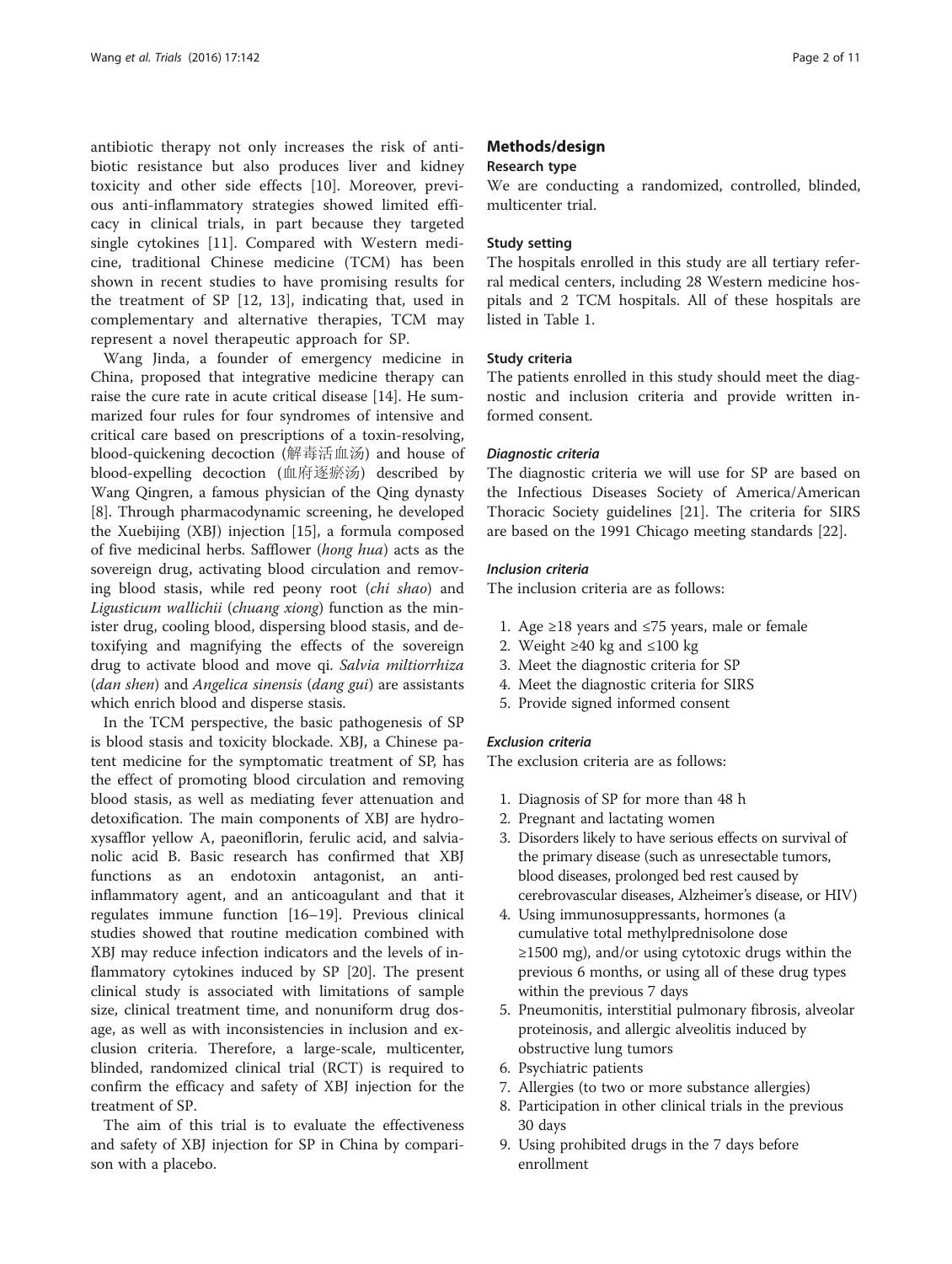<span id="page-2-0"></span>

| Table 1 Research settings and name of each ethics committee |  |
|-------------------------------------------------------------|--|
|-------------------------------------------------------------|--|

| Research setting                                                                    | Ethics committee name                                                                                             | Approval registration<br>number |  |  |
|-------------------------------------------------------------------------------------|-------------------------------------------------------------------------------------------------------------------|---------------------------------|--|--|
| Zhongshan Hospital, Fudan University                                                | Medical ethics committee of Zhongshan Hospital, Fudan University                                                  | $2011-(38)3$                    |  |  |
| Second Military Medical University, Changhai<br>Hospital                            | Medical ethics committee of Second Military Medical University,<br>Changhai Hospital                              | CHEC2013-107                    |  |  |
| First Teaching Hospital of Tianjin University of<br>Traditional Chinese Medicine    | Medical ethics committee of First Teaching Hospital of Tianjin<br>University of Traditional Chinese Medicine      | SLK2012012-1                    |  |  |
| Tianjin Medical University General Hospital                                         | Drug ethics committee of Tianjin Medical University General Hospital                                              | IRB2013-021-02                  |  |  |
| People's Liberation Army General Hospital of<br>Shenyang Military Region            | Medical ethics committee of People's Liberation Army General<br>Hospital of Shenyang Military Region              | k2013-02                        |  |  |
| First Affiliated Hospital of Dalian Medical University                              | Ethics committee of First Affiliated Hospital of Dalian Medical<br>University                                     | LCSY2014-02                     |  |  |
| Second Affiliated Hospital of Harbin Medical<br>University                          | Medical ethics committee of Second Affiliated Hospital of Harbin<br>Medical University                            | 2013-研-012                      |  |  |
| Chinese People's Liberation Army General Hospital                                   | Medical ethics committee of Chinese People's Liberation Army<br>General Hospital                                  | C2014-001-01                    |  |  |
| First Affiliated Hospital of Chinese People's<br>Liberation Army General Hospital   | Medical ethics committee of First Affiliated Hospital of Chinese<br>People's Liberation Army General Hospital     | C2014-001-01                    |  |  |
| Qilu Hospital of Shandong University                                                | National drug clinical trial ethics committee of Qilu Hospital of<br>Shandong University                          | 2013068(1)                      |  |  |
| Second Affiliated Hospital of Hebei Medical<br>University                           | Medical ethics committee of Second Affiliated Hospital of Hebei<br>Medical University                             | 2013EC10-01-1                   |  |  |
| Beijing Union Medical College Hospital, Chinese<br>Academy of Medical Sciences      | Ethical review committee of Beijing Union Medical College Hospital,<br>Chinese Academy of Medical Sciences        | $S-519$                         |  |  |
| People's Liberation Army Air Force General<br>Hospital                              | Ethics committee of People's Liberation Army Air Force General<br>Hospital                                        | 空总药字第2013-04                    |  |  |
| People's Liberation Army Second Artillery General<br>Hospital                       | Ethics committee of People's Liberation Army Second Artillery<br>General Hospital                                 | 2013013                         |  |  |
| People's Hospital of Wuhan University                                               | Medical ethics committee of People's Hospital of Wuhan University                                                 | [2013]伦审字(066)号                 |  |  |
| Zhongnan Hospital of Wuhan University                                               | Medical ethics committee of Zhongnan Hospital of Wuhan University                                                 | (2013) 伦审字(024) 号               |  |  |
| Wuhan General Hospital of Guangzhou Military<br>Region, People's Liberation Army    | Medical ethics committee of Wuhan General Hospital of Guangzhou<br>Military Region, People's Liberation Army      | [2013]005-2号                    |  |  |
| The First Hospital of Jilin University                                              | Ethics committee of The First Hospital of Jilin University                                                        | (2014)临审第(140512-<br>049)号      |  |  |
| Xin Hua Hospital affiliated with Shanghai Jiaotong<br>University School of Medicine | Medical ethics committee of Xin Hua Hospital affiliated with<br>Shanghai Jiaotong University School of Medicine   | XHEC-A-2013-041-2               |  |  |
| People's Liberation Army Guangzhou Military<br>General Hospital                     | Institutional review board for clinical trials of People's Liberation<br>Army Guangzhou Military General Hospital | 批件(2014)-0014                   |  |  |
| West China Hospital of Sichuan University                                           | Clinical test and biomedical ethics branch of West China Hospital of<br>Sichuan University                        | 2013年临床试验(上<br>市)审(14)号         |  |  |
| Hunan Provincial People's Hospital                                                  | Medical ethics committee of Hunan Provincial People's Hospital                                                    | $[2015] - 06$                   |  |  |
| Beijing Millennium Monument Hospital                                                | Medical ethics committee of Beijing Millennium Monument Hospital                                                  | (2013) 伦审第(57) 号                |  |  |
| People's Liberation Army Beijing Military General<br>Hospital                       | Institutional review board for clinical trials of People's Liberation<br>Army Beijing Military General Hospital   | BZEC2013-063                    |  |  |
| Shiyan Taihe Hospital                                                               | Drug clinical trials ethics committee of Shiyan Taihe Hospital                                                    | 2015第(01)号                      |  |  |
| Yuhuangding Hospital Affiliated with Qingdao<br>University                          | Ethics committee of Yuhuangding Hospital Affiliated with Qingdao<br>University                                    | 烟毓医伦理审[2014]32<br>뮥             |  |  |
| Guangdong Province Chinese Medicine Hospital                                        | Ethics committee of Guangdong Province Chinese Medicine Hospital                                                  | 广东省中医院伦理委员<br>会B2013-165-01     |  |  |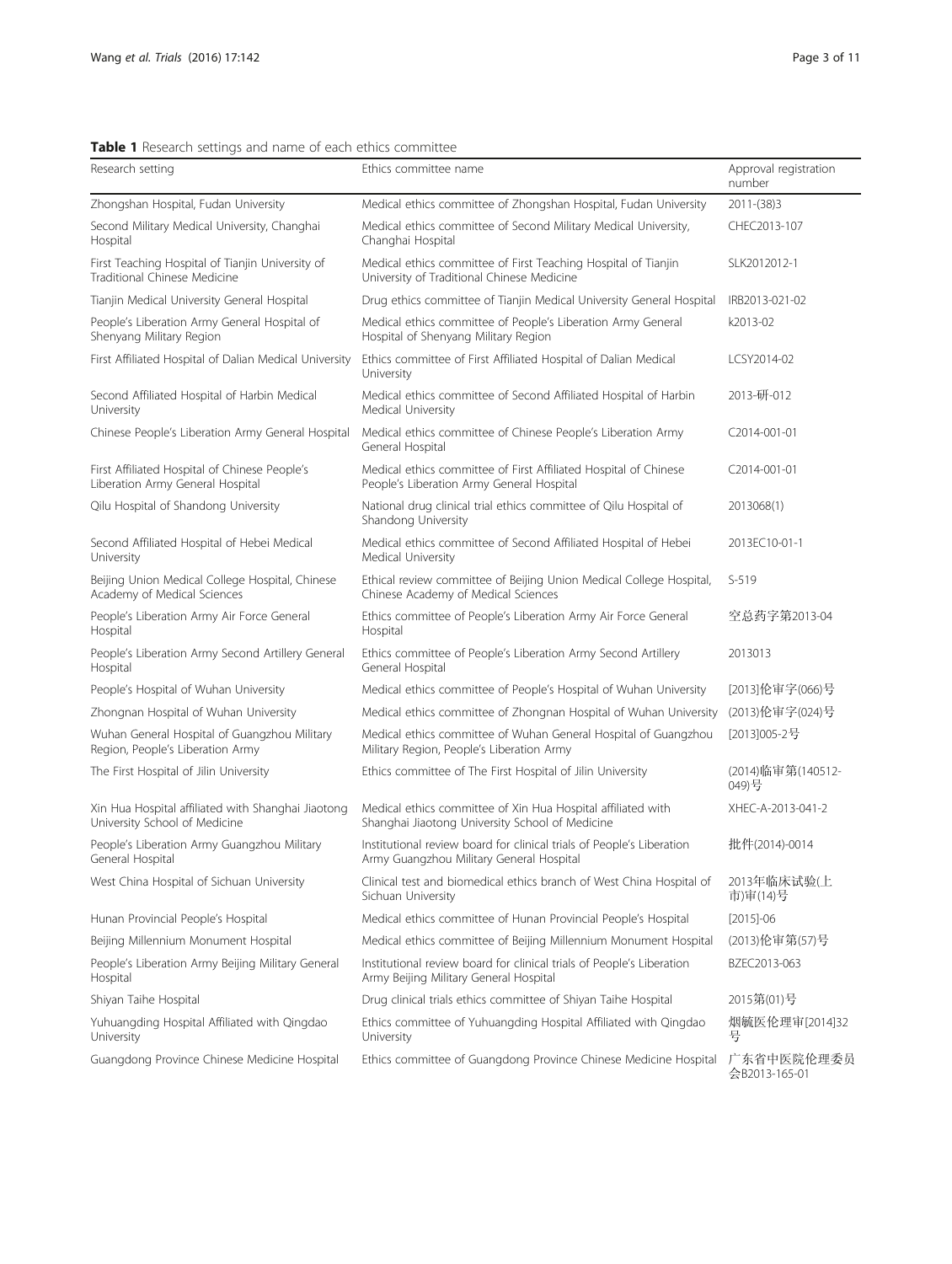| The Fourth Affiliated Hospital of China Medical<br>University      | Medical ethics committee of The Fourth Affiliated Hospital of China<br>Medical University                       | 2015-020     |
|--------------------------------------------------------------------|-----------------------------------------------------------------------------------------------------------------|--------------|
| The First Affiliated Hospital of Anhui Medical<br>University       | Clinical trial ethics committee of The First Affiliated Hospital of Anhui 安医一附院伦审-PJ2015-<br>Medical University | 02-07        |
| First Affiliated Hospital of Fourth Military Medical<br>University | Drug clinical trials ethics committee of First Affiliated Hospital of<br>Fourth Military Medical University     | KY20140813-3 |

Table 1 Research settings and name of each ethics committee (Continued)

- 10. Patients diagnosed with severe acute respiratory distress syndrome [[23](#page-9-0)]
- 11. Patients who were unsuitable for participation in this trial or unable to complete the follow-up according to the judgment of the investigators

## Other criteria

Forbidden and concomitant drugs The following criteria apply to forbidden and concomitant drugs:

- 1. Use of prohibited medicines, including ulinastatin as well as TCM injections with efficacy similar to that of XBJ, such as Tanreqing and Reduning
- 2. Details of any additional drugs or therapy must be recorded in the case report form (CRF), including the drug name, dose, and treatment duration

Suspension criteria The criteria for suspension of participation are as follows:

- 1. Poor compliance of investigators or patients
- 2. Occurrence of serious adverse events (AEs), complications, or fatal physiological changes
- 3. Using forbidden medications or treatments during the trial that might affect analysis of the results
- 4. Voluntary withdrawal
- 5. Incomplete data
- 6. Withdrawal for various reasons, such as death or failure to attend follow-up visits

## Interventions

## Methods of administration

The treatment group receives routine medication [\[24](#page-9-0)] plus XBJ injection (specification 10 ml/piece, packaging 10 pieces/container). The control (placebo) group receives routine medication plus a 0.9 % sodium chloride injection. The dosage and speed of injection for the placebo are identical to the XBJ injection (100 ml twice daily, intravenous drip for more than 80 minutes).

## Routine medications for SP

The routine medications used in this trial for SP are as follows:

- 1. Types of antibiotics: A β-lactam (cefotaxime, ceftriaxone, or ampicillin/sulbactam) plus either a macrolide (azithromycin, clarithromycin, or erythromycin) or a fluoroquinolone (for penicillin-allergic patients, a respiratory fluoroquinolone and aztreonam); for Pseudomonas infection, a β-lactam (piperacillin/tazobactam, cefepime, imipenem, or meropenem) plus either ciprofloxacin or levofloxacin; or the above β-lactam plus an aminoglycoside and an antipneumococcal fluoroquinolone (for penicillinallergic patients, substitute aztreonam for the above β-lactam)
- 2. Dosage of hormones: Using hormones is one of our exclusion criteria; however, during the intervention period (5–7 days), low-dose ( 1 mg/ kg/day), methylprednisolone can be given if necessary

## Dispensing and combination methods

The dispensing and combination methods used in this trial are as follows:

- 1. XBJ (100 ml) is diluted to 200 ml using saline as a solvent.
- 2. The use of other injections simultaneously during the course of intravenous infusions is prohibited.
- 3. Other injections should be separated by injection of 50 ml of saline.

## **Precautions**

The precautions we will observe are as follows:

- 1. Patients receive the study drug within 24 h of enrollment.
- 2. The routine treatment of SP (e.g., antibiotics, hormones, anticoagulants, vasopressors) should be carried out simultaneously and XBJ injection should not be used as a substitute.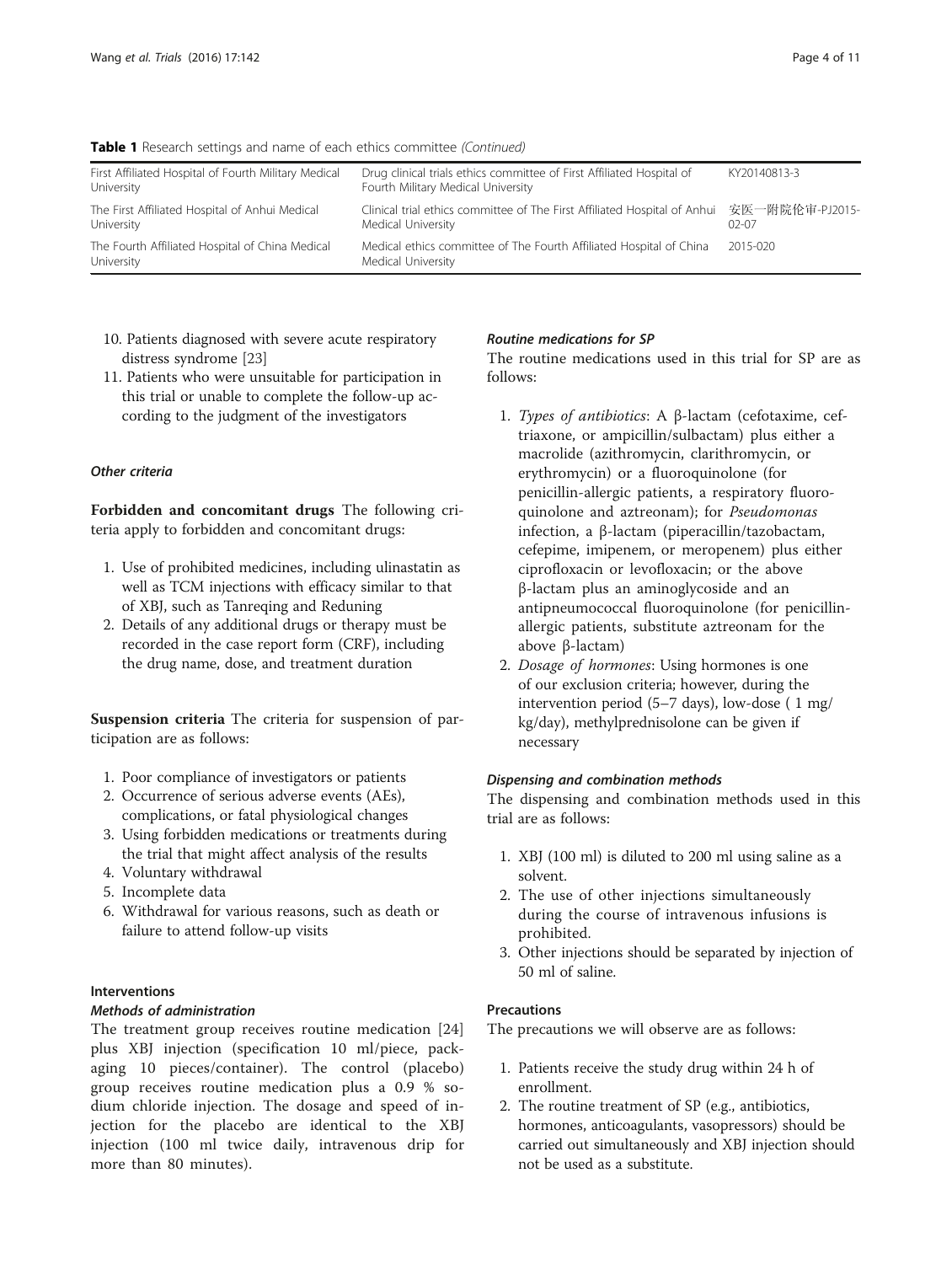## Sample size

Previous studies [\[25, 26\]](#page-9-0) showed that the improvement of PSI risk rating of the control group is 70 %. Assuming that the improvement in the treatment group is 10 % higher than that in the control group, the sample size is calculated according to the parameters  $\alpha = 0.05$  (twosided test) and  $\beta = 0.2$ . Using PASS 11 software (NCSS Statistical Software, Kaysville, UT, USA), we calculated that 291 patients should be recruited into each group. Considering an attrition rate of no more than 15 %, the eligible participants in each group should be no fewer than 342. Therefore, we determined that we would need a sample size of 350 in each group ( $n = 700$ ).

## Randomization

The randomization of the trial will be completed at an independent data center using a central randomization system to achieve dynamic minimization randomization. When a subcenter accepts an eligible participant, researchers will log into the central randomization system to enter stratified factor information of the patient, including age, mechanical ventilation condition, and the source of infection (community- or hospital-acquired infection). The central randomization system will then assign an identification code and a random number unique to this participant, who then will receive the corresponding treatment regimen.

#### Blinding

#### Blinding methods

The blinding methods used in this trial are as follows:

- 1. Investigators and drug administrators have independent authority to log into the central randomization system. The investigators are responsible for screening subjects, obtaining informed consent, entering patients' information into the system, and obtaining a random number; however, the patients' group assignment is concealed. After the subjects are randomly assigned by the investigators, drug administrators will log into the system to obtain the patient's group with the random number and assign the study drugs to subjects.
- 2. Both the XBJ and placebo are administered using the photophobic infusion set to avoid the subjects' ascertaining their group assignment.
- 3. Both the paper and electronic CRFs are filled in with the patient's random number only, while details of the group information are not included.
- 4. During the course of the study, investigators and drug administrators work relatively independently, both having signed a confidentiality agreement that prohibits any disclosure of group-related information.

5. Unblinding is divided into two processes by the interactive web response system (IWRS) central randomization system. First, after data-locking, the random numbers corresponding to the group code (e.g., A group, B group) are revealed. Second, when the statistical report is fixed, the actual group will be revealed.

#### Emergency unblinding

If knowledge of the patient's group is required in the event of an emergency or a requirement for rescue, researchers first obtain details of the patient's group from the drug administrators, then the reason for the unblinding will be reported to the major investigators within 24 h. The subjects are withdrawn from the study after unblinding. Detailed unblinding cause, date, treatment situation, and results will be reported in the CRF and signed by the administrator.

## Content and points of data capture

The content and points of data capture in the trial are as follows:

- 1. Screening period (1 day): 24 h before recruitment
- 2. Intervention period (5–7 days): follow-up every day and recorded
- 3. Period after intervention (within 28 days after treatment): follow-up at day 8 and day 28

Different items are measured according to the time points of data collection. The details are shown in Table [2.](#page-5-0)

## Outcome measures

#### Primary outcome measures

The primary outcome of this trial is the improvement of the PSI risk rating [\[27](#page-9-0)]. The evaluation criteria are as follows:

- 1. Significantly effective: the risk rating decreases two levels
- 2. Effective: the risk rating decreases one level
- 3. Ineffective: no change or deterioration in the risk rating

Evaluation of improvement in PSI risk rating is the sum of the total numbers of significantly effective and effective divided by the total number, multiplied by 100 %.

#### Secondary outcome measures

The secondary outcome measures are as follows: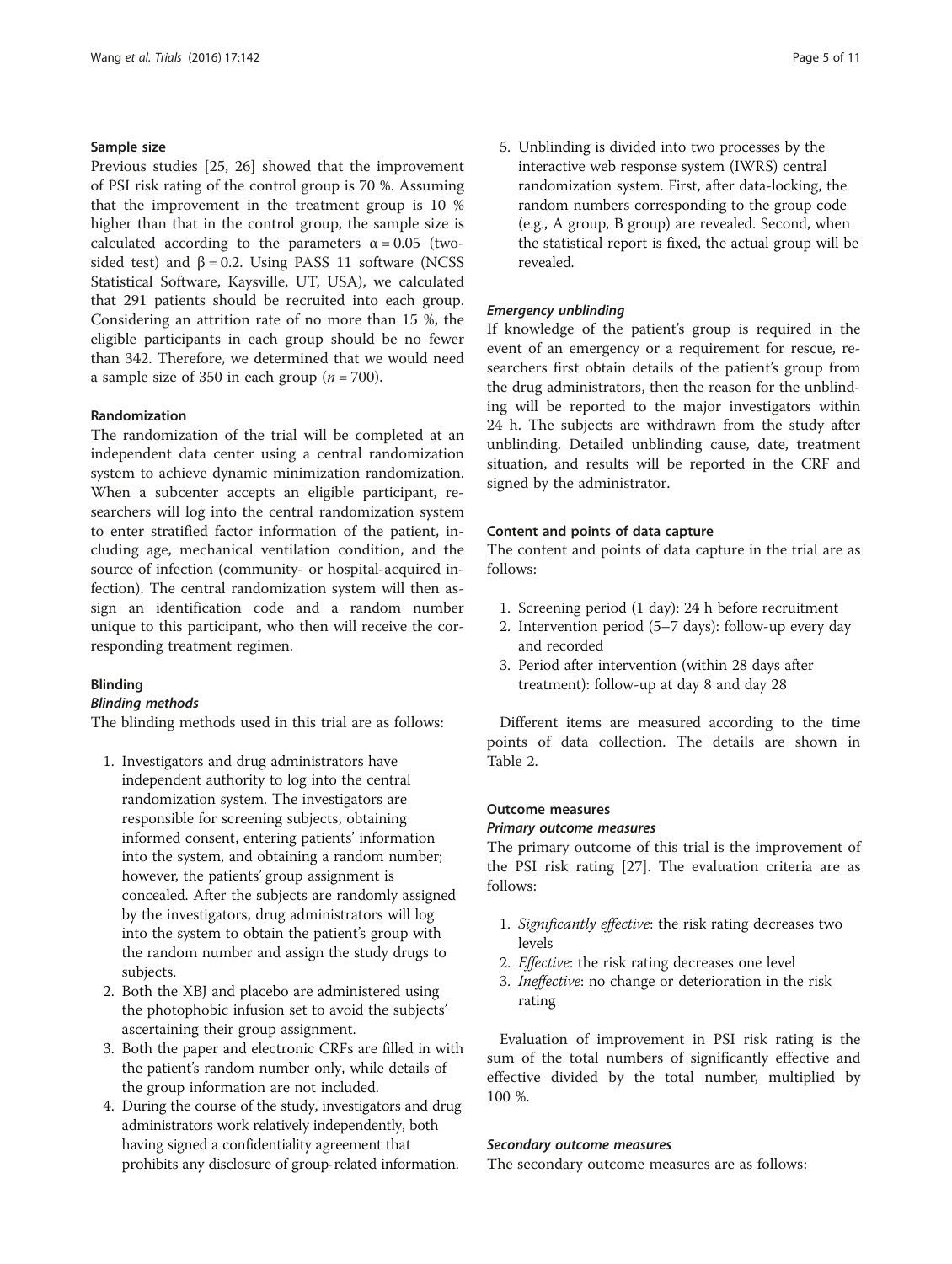#### <span id="page-5-0"></span>Table 2 Content and points of data capture

| Content                             | Screening<br>Visit 1 | Intervention |                |                |                |          | After intervention |                |         |          |
|-------------------------------------|----------------------|--------------|----------------|----------------|----------------|----------|--------------------|----------------|---------|----------|
|                                     |                      | Visit 2      | Visit 3        | Visit 4        | Visit 5        | Visit 6  | Visit 7            | Visit 8        | Visit 9 | Visit 10 |
| Day                                 | $\overline{0}$       | $\mathbf{1}$ | $\overline{2}$ | $\overline{3}$ | $\overline{4}$ | 5        | 6                  | $\overline{7}$ | 8       | 28       |
| Informed consent form               | Χ                    |              |                |                |                |          |                    |                |         |          |
| Pregnancy test                      | Χ                    |              |                |                |                |          |                    |                |         |          |
| Demographic information             | Χ                    |              |                |                |                |          |                    |                |         |          |
| Inclusion/exclusion criteria        | Χ                    |              |                |                |                |          |                    |                |         |          |
| Get SSID and random number          | X                    |              |                |                |                |          |                    |                |         |          |
| History of SP and treatment         | Χ                    |              |                |                |                |          |                    |                |         |          |
| History of medication and treatment | Χ                    |              |                |                |                |          |                    |                |         |          |
| Concomitant diseases                | Χ                    |              |                |                |                |          |                    |                |         |          |
| Complications                       | Χ                    | X            | Χ              | Χ              | Χ              | Χ        | Χ                  | Χ              | Χ       |          |
| Body weight and body mass index     | X                    |              |                |                |                |          |                    |                | X       |          |
| Vital signs                         | Χ                    | X            | Χ              | Χ              | Χ              | Χ        | Χ                  | Χ              | Χ       |          |
| Laboratory tests                    | Χ                    |              |                |                | Χ              |          |                    |                | Χ       |          |
| Safety outcomes                     | Χ                    |              |                |                | Χ              |          |                    |                | Χ       | Χ        |
| Mean arterial pressure              | X                    | Χ            | Χ              | Χ              | X              | Χ        | Χ                  | Χ              | Χ       |          |
| Central venous pressure             | X                    | X            | $\times$       | X              | Χ              | Χ        | Χ                  | $\times$       | X       |          |
| Blood gas analysis                  | Χ                    | X            | Χ              | Χ              | Χ              | Χ        | $\mathsf X$        | Χ              | Χ       |          |
| Mechanical ventilation parameters   | Χ                    | X            | Χ              | Χ              | Χ              | Χ        | Χ                  | Χ              | Χ       |          |
| Chest x-ray or CT scan              | Χ                    |              |                |                | Χ              |          |                    |                | Χ       |          |
| Sputum and blood culture            | Χ                    | Χ            | Χ              | Χ              | Χ              | Χ        | Χ                  | Χ              | Χ       | Χ        |
| Record of routine treatment         |                      | Χ            | $\times$       | X              | Χ              | $\times$ | Χ                  | $\times$       |         |          |
| Issue study drug                    |                      | Χ            | Χ              | Χ              | Χ              | Χ        | Χ                  | Χ              |         |          |
| Record issue and recovery drug      |                      | Χ            | Χ              | Χ              | Χ              | Χ        | $\mathsf X$        | Χ              |         |          |
| Record adverse events               |                      | Χ            | Χ              | Χ              | Χ              | Χ        | Χ                  | Χ              |         |          |
| Severity-of-illness scores          | Χ                    |              |                |                | Χ              |          |                    |                | Χ       |          |
| Stage efficacy evaluation           |                      |              |                |                | Χ              |          |                    |                | X       |          |
| Length of mechanical ventilation    | Χ                    | X            | Χ              | Χ              | Χ              | Χ        | Χ                  | Χ              | Χ       |          |
| Length of stay in ICU               | Χ                    | Χ            | Χ              | Χ              | Χ              | Χ        | Χ                  | X              | Χ       |          |
| Length of hospitalization           | Χ                    | Χ            | Χ              | Χ              | Χ              | Χ        | Χ                  | Χ              | Χ       |          |
| Length of antibiotic use            | X                    | Χ            | X              | X              | X              | X        | X                  | $\times$       | Χ       |          |
| Efficacy and safety evaluation      |                      |              |                |                |                |          |                    |                | Χ       |          |
| Main treatment affecting prognosis  |                      |              |                |                |                |          |                    |                |         | Χ        |
| Survival follow-up                  |                      |              |                |                |                |          |                    |                |         | Χ        |

CT computed tomography, ICU intensive care unit, SP severe pneumonia

- 1. SIRS improvement: determined according to changes in the SIRS diagnostic indicators [[28](#page-9-0)] before and after the intervention. These evaluation criteria are as follows:
	- a. Significantly effective: the symptoms improved (three or four diagnostic indicators change from abnormal to normal)
	- b. Effective: the symptoms were relieved (two diagnostic indicators change from abnormal to normal)
- c. Ineffective: no change or deterioration in the symptoms (only one diagnostic indicator changes from abnormal to normal, or other condition)
- d. SIRS improvement degree is measured as the sum of the total numbers of significantly effective and effective divided by the total number, multiplied 100 %
- 2. Lung Injury Score (LIS) improvement: only for patients with ventilation; the evaluation criteria are based on those defined by Murray and colleagues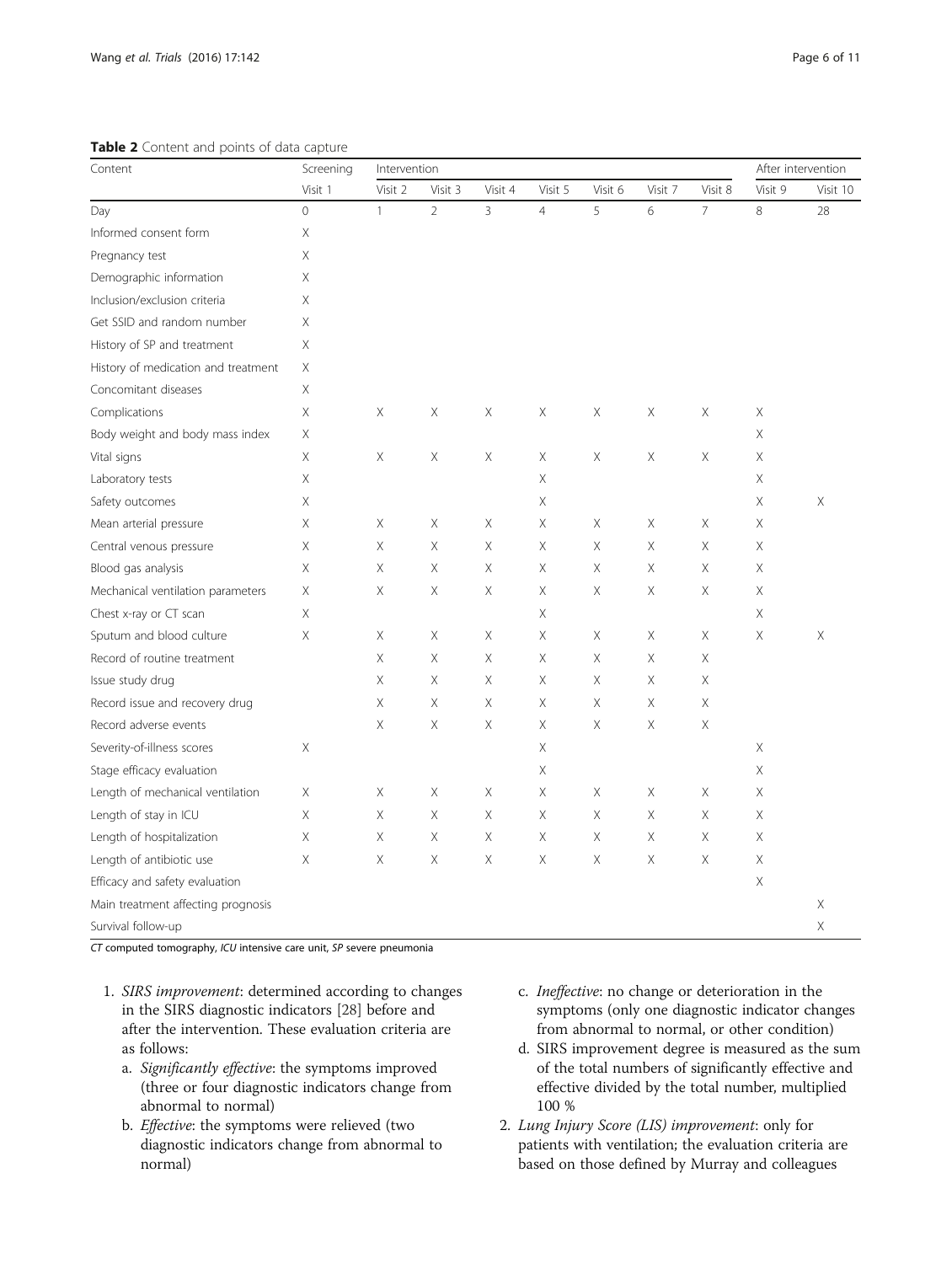| Page 7 o |  |  |
|----------|--|--|
|----------|--|--|

| Total score of four<br>items | Total scores for the three items (except lung compliance) |                         |                         |                         |  |  |  |  |
|------------------------------|-----------------------------------------------------------|-------------------------|-------------------------|-------------------------|--|--|--|--|
|                              | Decrease $\geq$ 4                                         | Decrease 2-3            | Decrease <sup>2</sup>   | No change or increase   |  |  |  |  |
| Decrease $\geq 6$            | Significantly effective                                   | Significantly effective | Significantly effective | Significantly effective |  |  |  |  |
| Decrease 4-5                 | Significantly effective                                   | Moderately effective    | Slightly effective      | Slightly effective      |  |  |  |  |
| Decrease 2-3                 | Slightly effective                                        | Slightly effective      | Slightly effective      | Slightly effective      |  |  |  |  |
| No change or increase        | Ineffective                                               | Ineffective             | Ineffective             | Ineffective             |  |  |  |  |

Table 3 Evaluation criteria of Lung Injury Score improvement

[\[29](#page-9-0)] according to the changes in LIS before and after the intervention (Table 3), measured as LIS improvement degree equals the sum of significantly,

moderately, and slightly effective divided by the total number, multiplied by 100 %

- 3. The highest body temperature
- 4. MODS score [\[30,](#page-9-0) [31](#page-9-0)] improvement according to the differences in MODS scores before and after the intervention:
	- a. Significantly effective: MODS score decrease ≥7
	- b. Moderately effective: MODS score decrease 4–6
	- c. Slightly effective: MODS score decrease 2–3
	- d. Ineffective: no change or increase in MODS score
	- e. MODS score improvement degree is measured as the sum of significantly, moderately, and slightly effective divided by the total number, multiplied by 100 %
- 5. Acute Physiology and Chronic Health Evaluation II (APACHE II) [[32](#page-9-0)] score improvement according to the differences in the APACHE II scores before and after the intervention using the lowest APACHE II score within 24 h (≤19, low risk; ≥20, high risk)
- 6. Sequential Organ Failure Assessment [\[33](#page-9-0)] score improvement assessed according to the number of organ failures (0–1 organ failure, low risk; ≥2 organ failures, high risk)
- 7. The changes in inflammation and coagulation indicators: C-reactive protein, procalcitonin, and Ddimer
- 8. Chest x-ray changes
- 9. The mutual conversion rates of invasive mechanical ventilation and noninvasive mechanical ventilation
- 10. Mortality rate after 28 days
- 11. The time of mechanical ventilation, total duration of ICU stay, hospitalization, and antibiotic use
- 12. The time of bacterial cultures becoming negative

## Safety outcomes

Safety outcomes, including vital signs, routine blood and urine tests, fecal occult blood test, hepatic (alanine transaminase, aspartate transaminase, serum total bilirubin) and renal (blood urea nitrogen, creatinine) function, coagulation index (fibrinogen, prothrombin time, activated partial thromboplastin time), electrocardiogram

results, and AEs. All of these indicators will be monitored closely throughout the trial.

## Adverse events

Every AE occurring during the study must be recorded in the AE form according to the actual circumstances. The following information should be recorded: occurrence time, severity, duration, adopted measure, and the outcome of the AE. The number and rate of AEs and serious AEs of the two groups are recorded. A crossover table is used to describe the changes in laboratory and electrocardiogram indicators.

## Statistical analysis

The statistical analysis will be performed using SAS software version 9.4 (SAS Institute, Cary, NC, USA). Rates of PSI improvement between the groups will be analyzed by performing superiority tests. If the lower limit of the 95 % confidence interval is larger than a clinically meaningful difference, therapeutic effects of the experimental group are deemed to be clinically and statistically better than those of the control group. Two-sided tests will be performed for all the other statistical analyses. Cochran-Mantel-Haenszel  $\chi^2$  tests or Fisher's exact tests will be used for comparison of categorical outcomes. Continuous outcomes will be analyzed by using Student's  $t$  test.  $p$  values  $0.05$  are considered to indicate statistical significance.

## Data management

## Data input

Two data input media will be applied in this study. Researchers add patient information to the paper CRF promptly and synchronously with input into the electronic CRF. The occurrence of unexpected problems during this process should be recorded, and the data management center will be informed in a timely manner.

## Data verification

In this trial, Oracle Clinical (OC) software (Oracle Corp., Redwood Shores, CA, USA) will be used for centralized data management [\[34](#page-9-0)]. Modifications made by clinical investigators will be checked promptly, and the results will be reported to the researchers and clinical research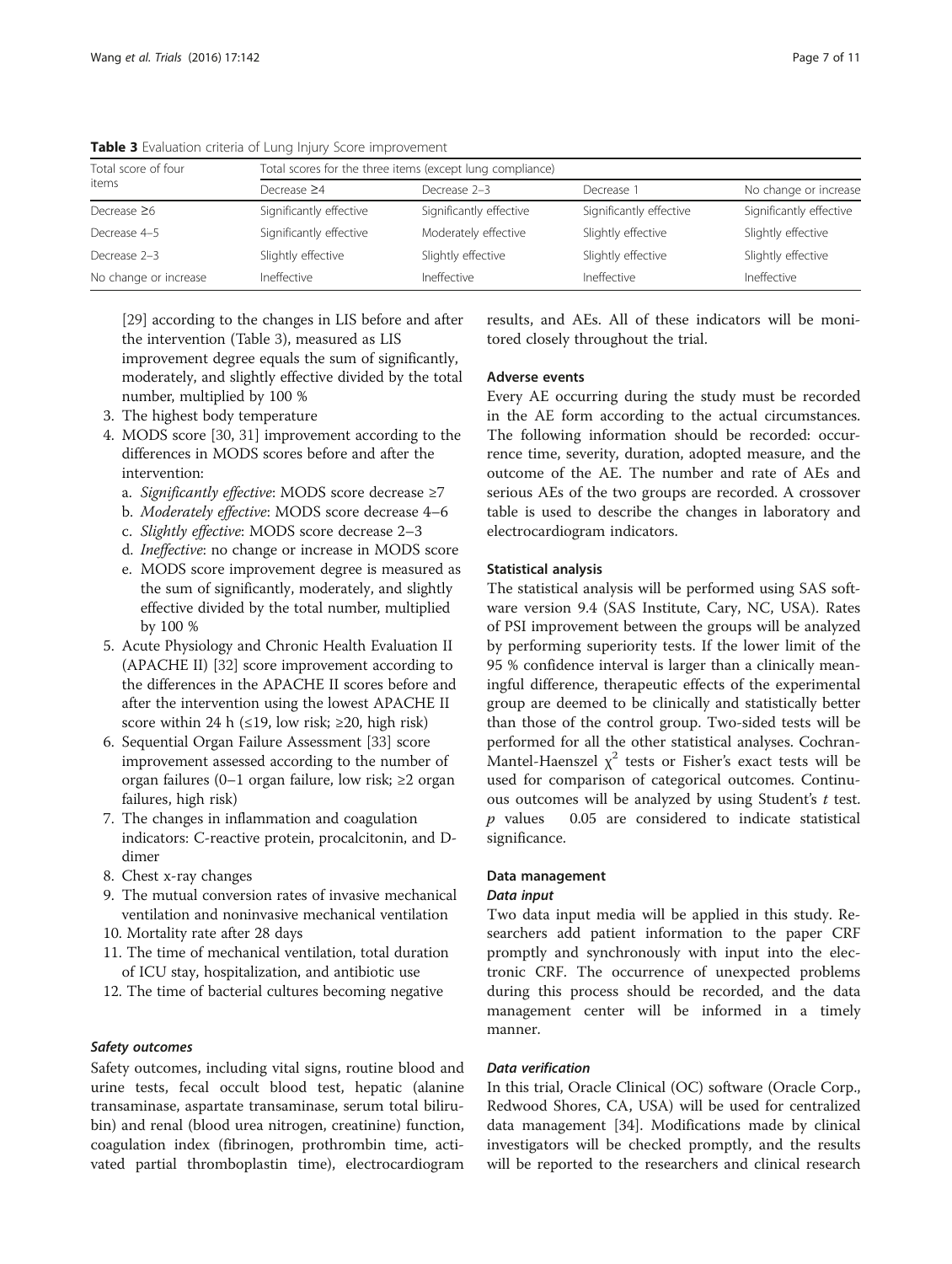associates (CRAs). The CRAs are responsible for verifying the consistency and accuracy of the paper and electronic CRFs and for reporting the results to the clinical investigators.

#### Data lockup

Data lockup will be implemented by data management on completion of the study. Researchers are unable to modify data subsequently, and problems will modified in the statistical analysis.

#### Quality assurance

#### Compliance control

Before the trial, caution will be applied in selection of the participating institutions and investigators. All the participating institutions will be required to have approval from the drug clinical trial agency, and all the investigators will be required to be qualified in the implementation of Good Clinical Practice (GCP) training according to the State Food and Drug Administration (SFDA). Before the trial, investigators will receive rigorous training and take a comprehensive examination to improve compliance [\[35](#page-9-0)]. In the CRF, the investigators will be required to provide authentic and reliable data of combined medication and AE conditions; the subjects will be required to comply with their medication regimen and receive follow-up in accordance with the trial plan; and the drug administrator will ensure accurate recording of the dosage and amount of drug remaining to monitor patient compliance.

#### Monitoring and inspection

Both online monitoring and in situ supervision will be used in this trial. With the support of the "check" function in the OC software, large-scale clinical trial dynamic management will be implemented to ensure that the data are collected completely, promptly, and accurately. The organizer will nominate monitors for regular visits to each unit for reexamination of the CRF to ensure consistency with the original data.

#### Ethical issues

#### Ethics statement

Researchers are responsible for ensuring that the study is conducted in accordance with the principles of the Declaration of Helsinki and GCP. Participants entirely voluntarily give their written informed consent before any study procedures, and they can voluntarily withdraw from the study for any reason. Parents or guardians are informed of the risks and benefits of the study if the participants have difficulty with decision-making. Each patient will be identified with a unique random number, and the private data must be preserved by researchers to maintain confidentiality.

#### Ethical approval

The study protocol, informed consent form (ICF), and other research documents were approved by the medical ethics committee of Zhongshan Hospital, Fudan University [approval registration number 2011-38(3)]. Other participating agencies were approved by the medical ethics committee of each hospital. (The names of all ethics committees that approved our study in every center are listed in Table [1](#page-2-0).)

## Clinical trial insurance

Before the trial, "safe clinical trial insurance" was purchased from Ping An Insurance Group (China) (policy number 10330001900105798721).

## Informed consent form

The ICF must be signed by the participants or their representatives, and the date must be included. The signed ICF will be preserved by researchers and participants independently. The ICF preserved by the researchers will be made available to project managers for monitoring, auditing, and inspection.

## **Discussion**

XBJ is a confidential National Technology Product approved by the Ministry of National Science and Technology and the State Secrecy Bureau, and is authorized as a patented product by the State Intellectual Property Office (patent protection period of 20 years). In 2004, XBJ was approved for marketing by the SFDA (number Z20040033). Preliminary clinical trial [\[36\]](#page-9-0) results indicated that routine medication combined with XBJ can significantly reduce the death rate due to SP, and can also decrease the duration of mechanical ventilation and antibiotic use, with no adverse reactions such as liver and kidney dysfunction.

#### Blinding methods

Due to the characteristically colored liquid resulting from the TCM injection production process [[37\]](#page-9-0), it is difficult to produce a placebo with a similar appearance; therefore, most previous clinical trials have not been blinded in design. Such unblinded trials are subject to risks of selection bias and evaluation bias. To overcome this issue, we used photophobic infusion sets to implement a blinded design for the present study. Furthermore, this trial was designed with the aid of computer technology, using an updated version of the conventional processes of the central IWRS randomization system to conceal group information. Investigators and drug administrators will be given independent authority to log into this system following signing of a confidentiality agreement. All these methods were used to ensure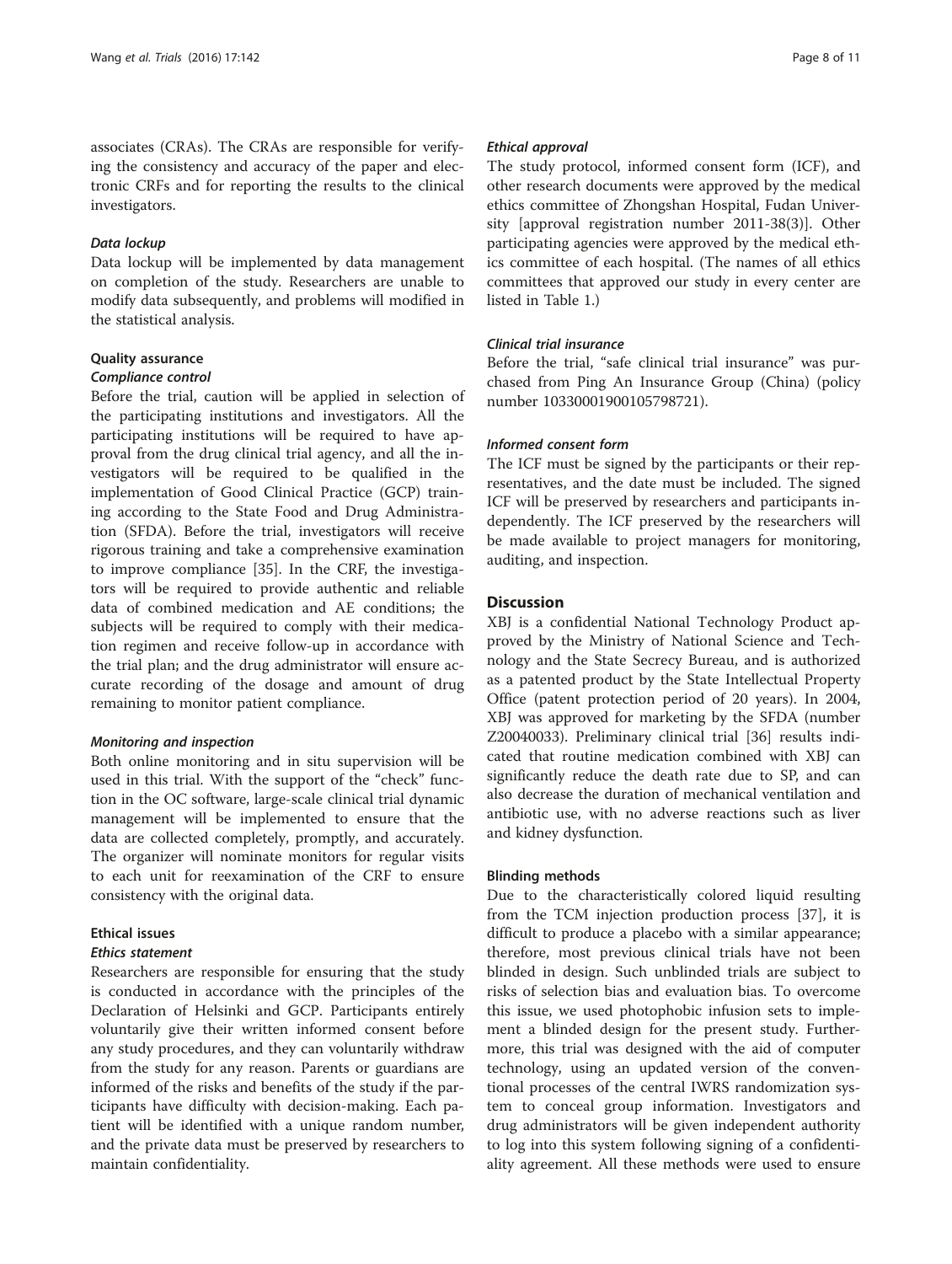that the blinded design is implemented and maintained for the duration of the present study.

Strict randomization was implemented to minimize selection bias and evaluation bias. Furthermore, the use of the photophobic infusion set not only ensured that the blinded design of this trial was maintained but also avoided the placebo effect, rendering the research findings fair and objective. To our knowledge, the blinding and randomization methods used are being adopted in TCM injection clinical studies for the first time. These strategies can be used to overcome the difficulties associated with the blinded design of such studies, and also to investigate feasible approaches to clinical evaluation of other colored agents.

## Outcome measures

In this trial, we selected improvement in PSI risk rating as the primary outcome. PSI risk rating is used to classify patients with pneumonia into 5 grades of increased risk for short-term mortality on the basis of 20 variables that are routinely available at presentation [\[38](#page-9-0)]. This risk rating precisely reflects the condition of patients with pneumonia [[38\]](#page-9-0). It has been extensively validated in prospective and retrospective studies and is widely used in hospitals [[39](#page-9-0)–[41](#page-10-0)]. The secondary outcomes of this trial include several severity-of-illness scoring systems, such as LIS, MODS, and APACHE II, which reflect the condition of patients with SP from different perspectives and are predictive of patient mortality. Most previously reported SP trials used mortality or length of ICU stay as primary outcomes. However, many types of drugs and devices are used to treat patients in ICUs; therefore, it is difficult to establish a significant impact of a novel therapy on mortality among ICU patients. Consequently, in this study, selected indicators were used to reflect the condition of patients and to determine the significance of the therapy.

#### Safety of XBJ injection

The TCM injection is a new formulation of Chinese herbs based on a modification of the oral delivery of the traditional decoction. This alternative is characterized by rapid and efficient delivery and provides more choice for the clinical treatment of disease. However, there is little experience with TCM injections in the clinic; consequently, the safety of this formulation remains to be confirmed, and incorrect administration may be associated with AEs. Therefore, TCM injections must be used cautiously. Confirmation of the safety of XBJ injection as a TCM is of paramount importance. A meta-analysis of the efficacy and safety of XBJ injection [[42\]](#page-10-0) revealed that no AEs occurred in 1022 patients who received this treatment, indicating that XBJ injection is safe. There are also some reports of the AEs associated with XBJ

injection [[43](#page-10-0)], the majority of which occurred in patients receiving XBJ for the first time. Of the instances of AEs, 58.8 % occurred within 30 minutes of the injection, 64.7 % were caused by improper use of XBJ, and 47.1 % were recorded among patients with a history of allergies; all the patients improved after drug withdrawal.

In this trial, we also selected inflammation and coagulation index as well as hepatic and renal function as safety outcomes. All of these indicators will be closely monitored throughout the trial to determine the longterm safety of XBJ.

#### Strengths and limitations

This is a first large-sample, multicenter, blind RCT of TCM injection and was designed on the basis of previous studies. We adopted the central randomization system, electronic CRF, and other advanced systems and achieved innovative breakthroughs in the blinded design. The high standards for selection of the participating institutions and researchers, rigorous training of researchers, and the implementation process for inspection and other quality control methods were designed to ensure the quality of this trial. Ethical approval, signed informed consent, and clinical trial insurance coverage fully protect the interests of the subjects. We selected several severity-of-illness scoring systems as primary and secondary outcomes for objective evaluation the effects of XBJ. Throughout the trial, safety outcomes will be closely monitored to avoid AEs and crossover tables will be used to describe the changes in laboratory and electrocardiogram indicators. However, due to the large sample, the time of participant recruitment is long. The season and climate change may influence the prognosis of disease. The results of the trial remain to be confirmed in clinical research practice.

#### Trial status

Currently, participant recruitment is ongoing.

#### Abbreviations

AE: adverse event; APACHE: Acute Physiology and Chronic Health Evaluation; CRA: clinical research associate; CRF: case report form; CT: computed tomography; GCP: Good Clinical Practice; ICF: informed consent form; ICU: intensive care unit; IWRS: interactive web response system; LIS: Lung Injury Score; MODS: multiple organ dysfunction syndrome; OC: Oracle Clinical software; PSI: Pneumonia Severity Index; RCT: randomized clinical trial; SFDA: State Food and Drug Administration; SIRS: systemic inflammatory response syndrome; SP: severe pneumonia; TCM: traditional Chinese medicine; XBJ: Xuebijing.

#### Competing interests

The authors declare that they have no competing interests.

#### Authors' contributions

HCS sponsored the study and designed this protocol. CXB is the primary supervisor and participated in the design of this protocol. PW drafted the manuscript. YLS helped PW draft and revise the manuscript. HW, WKZ and MR participated in the design of the protocol and are responsible for trial management. ZL, JBZ and CY are involved in the data collection and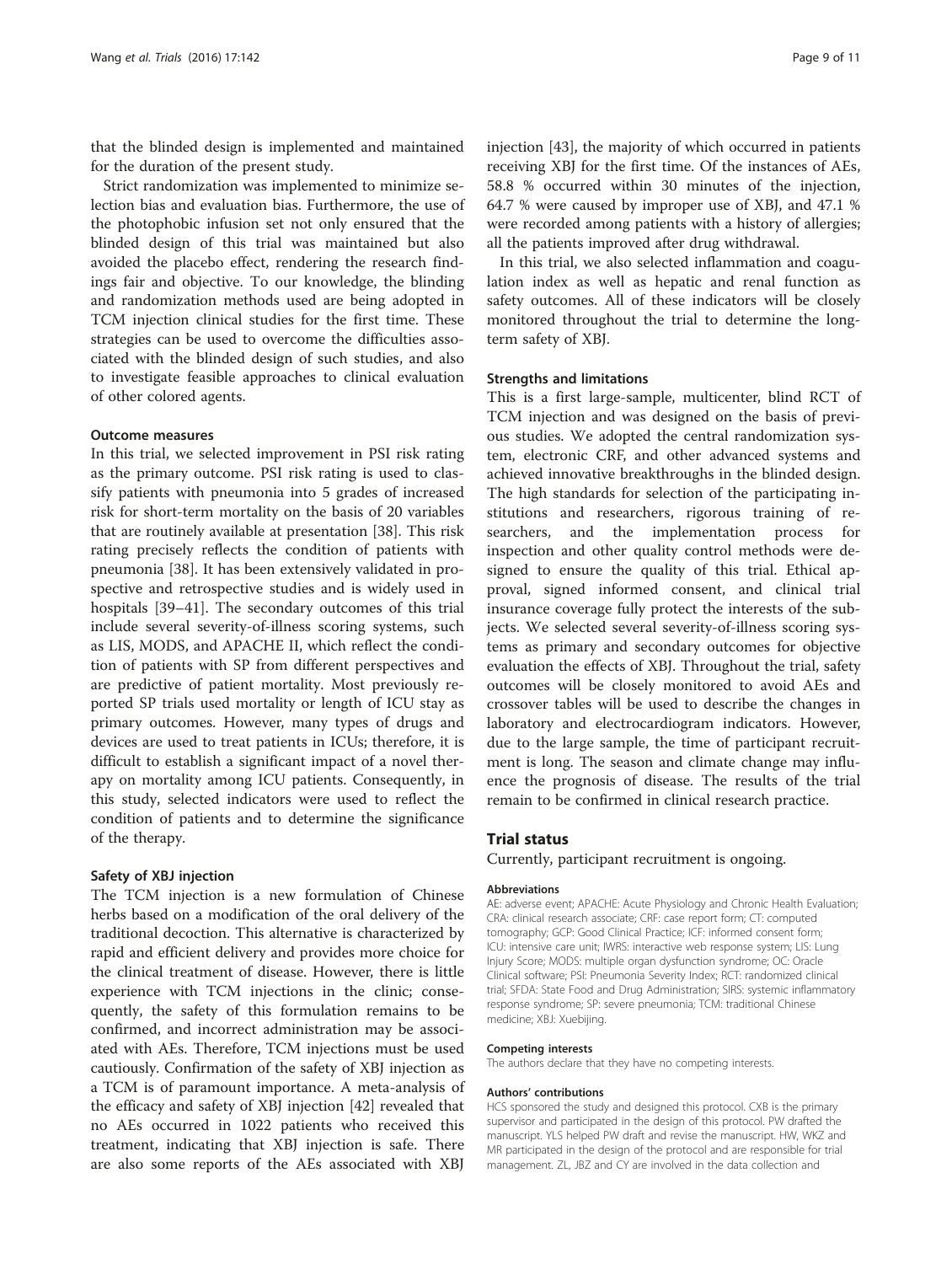<span id="page-9-0"></span>monitoring of the study. SL and ZQF are supervising this study and participated in revising the manuscript. All authors read and approved the final manuscript.

#### Acknowledgments

This work was supported by Tianjin University "Innovation Team Training Program" (Clinical Evaluation of Traditional Chinese Medicine Innovation Team [TD12-5032]) and Tianjin Chase Sun Pharmaceutical Co., Ltd.

#### Author details

<sup>1</sup>Tianjin University of Traditional Chinese Medicine, 312 Anshanxi Road, Nankai District, Tianjin 300193, China. <sup>2</sup>Department of Pulmonary Medicine, Zhongshan Hospital, Fudan University, Shanghai Institute of Respiratory Medicine, Shanghai 200032, China. <sup>3</sup>Tianjin Chase Sun Pharmaceutical Co. Ltd, 20 Quanfa Road, Tianjin Wuqing Development Area, Tianjin 300170, China. <sup>4</sup>Peking University Clinical Research Institute, 38 Xueyuan Road, Haidian District, Beijing 100191, China. <sup>5</sup>Key Laboratory of Chinese Internal Medicine of Ministry of Education and Beijing, Dongzhimen Hospital, Beijing University of Chinese Medicine, Haiyuncang Lane, Dongcheng District, Beijing 100700, China.

#### Received: 10 November 2015 Accepted: 5 March 2016 Published online: 17 March 2016

#### References

- Sirvent JM, de la Torre MC, Lorencio C, Taché A, Ferri C, Garcia-Gil J, et al. Predictive factors of mortality in severe community-acquired pneumonia: a model with data on the first 24 h of ICU admission. Med Intensiva. 2013;37: 308–15.
- 2. Feikin DR, Schuchat A, Kolczak M, Barrett NL, Harrison LH, Lefkowitz L, et al. Mortality from invasive pneumococcal pneumonia in the era of antibiotic resistance, 1995-1997. Am J Public Health. 2000;90:223–9.
- 3. Niederman MS, Mandell LA, Anzueto A, Bass JB, Broughton WA, Campbell GD, et al. Guidelines for the management of adults with communityacquired pneumonia: diagnosis, assessment of severity, antimicrobial therapy, and prevention. Am J Respir Crit Care Med. 2001;163:1730–54.
- 4. Restrepo MI, Mortensen EM, Velez JA, Frei C, Anzueto A. A comparative study of community-acquired pneumonia patients admitted to the ward and the ICU. Chest. 2008;133:610–7.
- 5. World Health Organization (WHO). The top 10 causes of death. Fact Sheet 310 [updated May 2014]. [http://www.who.int/mediacentre/factsheets/fs310/](http://www.who.int/mediacentre/factsheets/fs310/en/) [en/](http://www.who.int/mediacentre/factsheets/fs310/en/). Accessed 12 March 2016.
- 6. Hagiwara S, Iwasaka H, Hasegawa A, Hidaka S, Uno A, Ueo K, et al. Filtration leukocytapheresis therapy ameliorates lipopolysaccharide-induced systemic inflammation in a rat model. J Surg Res. 2011;171:777–82.
- 7. Matsuse H, Yanagihara K, Mukae H, Tanaka K, Nakazato M, Kohno S. Association of plasma neutrophil elastase levels with other inflammatory mediators and clinical features in adult patients with moderate and severe pneumonia. Respir Med. 2007;101:1521–8.
- 8. Levi M, van der Poll T, Schultz M. New insights into pathways that determine the link between infection and thrombosis. Neth J Med. 2012;70:114–20.
- 9. De Pascale G, Bello G, Tumbarello M, Antonelli M. Severe pneumonia in intensive care: cause, diagnosis, treatment and management: a review of the literature. Curr Opin Pulm Med. 2012;18:213–21.
- 10. Ariani F, Liu K, Jing Z, Qu J. Glucocorticosteroid in treatment of severe pneumonia. Mediators Inflamm. 2013;2013:865635. doi[:10.1155/2013/865635](http://dx.doi.org/10.1155/2013/865635).
- 11. Ulloa L, Tracey KJ. The "cytokine profile": a code for sepsis. Trends Mol Med. 2005;11:56–63.
- 12. Torres-Rosas R, Yehia G, Peña G, Mishra P, del Rocio T-BM, Moreno-Eutimio MA, et al. Dopamine mediates the vagal modulation of the immune system by electroacupuncture. Nat Med. 2014;20:291–5.
- 13. Wang Y, Ji M, Wang L, Chen L, Li J. Xuebijing injection improves the respiratory function in rabbits with oleic acid-induced acute lung injury by inhibiting IL-6 expression and promoting IL-10 expression at the protein and mRNA levels. Exp Ther Med. 2014;8:1593–8.
- 14. Wang J. Integrative treatment of acute critical illness diagnosis and treatment ideas and practice course. Tianjin J Tradit Chin Med. 1998;15:241–2.
- 15. Xue L. Research of the new strategy for the treatment of systemic inflammatory response syndrome and multiple organ dysfunction syndrome: an experimental study of the effect of traditional Chinese herb "xue bi jing.". Chin Crit Care Med. 1997;9:18–20. 64.
- 16. Jiao L, Yao Y, Shou S. Effects of Xuebijing injection on hepatic gelsolin and inflammatory cytokine in septic rats. Med J Chin Peoples Liberation Army. 2011;36:14–6.
- 17. He XD, Wang Y, Wu Q, Wang HX, Chen ZD, Zheng RS, et al. Xuebijing protects rats from sepsis challenged with Acinetobacter baumannii by promoting annexin A1 expression and inhibiting proinflammatory cytokines secretion. Evid Based Complement Alternat Med. 2013;2013:804940. doi:[10.](http://dx.doi.org/10.1155/2013/804940) [1155/2013/804940](http://dx.doi.org/10.1155/2013/804940).
- 18. Geng P, Xia P, Gu J, Xu M, Xu J, Tan D, et al. Intervention of Xuebijing injection against early hypercoagulability in patients with severe sepsis. Chin J Integr Tradit West Med Intensive Crit Care. 2008;15:346–9.
- 19. Dai XG, Yao YM, Ai YH, Yu Y. The enhancing effect of "Xuebijing injection" on lipopolysaccharide-induced apoptosis of regulatory T cells and mediation of polarization of helper T cells [in Chinese]. Zhonghua Shao Shang Za Zhi. 2009;25:106–10.
- 20. Zhu MJ, Zhang G, Hu MH, Chen YB, Ji CL. Stasis-resolving and detoxifying effect of Xuebijing injection on severe pneumonia: a systematic review. Chin J Evid Based Med. 2014;14:462–8.
- 21. Mandell LA, Wunderink RG, Anzueto A, Bartlett JG, Campbell GD, Dean NC, et al. Infectious Diseases Society of America/American Thoracic Society consensus guidelines on the management of community-acquired pneumonia in adults. Clin Infect Dis. 2007;44 Suppl 2:S27–72.
- 22. Bone RC, Balk RA, Cerra FB, Dellinger RP, Fein AM, Knaus WA, et al. Definitions for sepsis and organ failure and guidelines for the use of innovative therapies in sepsis. Chest. 1992;101:1644–55.
- 23. The ARDS Definition Task Force. Acute respiratory distress syndrome: the Berlin Definition. JAMA. 2012;307:2526–33.
- 24. Dellinger RP, Levy MM, Rhodes A, Annane D, Gerlach H, Opal SM, et al. Surviving Sepsis Campaign: international guidelines for management of severe sepsis and septic shock, 2012. Intensive Care Med. 2013;39:165–228.
- 25. Julián-Jiménez A, Reyes MJ P de l, Parejo Miguez R, Laín-Terés N, Cuena-Boy R, Lozano-Ancín A. Improved management of community-acquired pneumonia in the emergency department. Arch Bronconeumol. 2013;49:230–40.
- 26. Li J, Qiao Y, Zhang H, et al. The therapeutic effects of Xuebijing injection on community acquired pneumonia patients accompanied by acute kidney injury. Chin J Integr Tradit West Med Intensive Crit Care. 2012;19(4):226–9.
- 27. Woodhead M, Blasi F, Ewig S, Huchon G, Ieven M, Ortqvist A, et al. Guidelines for the management of adult lower respiratory tract infections. Eur Respir J. 2005;26:1138–80.
- 28. Gustot T, Durand F, Lebrec D, Vincent JL, Moreau R. Severe sepsis in cirrhosis. Hepatology. 2009;50:2022–33.
- 29. Murray JF, Matthay MA, Luce JM, Flick MR. An expanded definition of the adult respiratory distress syndrome. Am Rev Respir Dis. 1988;138:720–3.
- 30. Marshall JC, Cook DJ, Christou NV, Bernard GR, Sprung CL, Sibbald WJ. Multiple organ dysfunction score: a reliable descriptor of a complex clinical outcome. Crit Care Med. 1995;23:1638–52.
- 31. Middleton PM. Practical use of the Glasgow Coma Scale: a comprehensive narrative review of GCS methodology. Australas Emerg Nurs J. 2012;15:170–83.
- 32. Knaus WA, Draper EA, Wagner DP, Zimmerman JE. APACHE II: a severity of disease classification system. Crit Care Med. 1985;13:818–29.
- 33. Ferreira FL, Bota DP, Bross A, Mélot C, Vincent JL. Serial evaluation of the SOFA score to predict outcome in critically ill patients. JAMA. 2001;286:1754–8.
- 34. Oracle Corporation. Oracle Clinical. [http://www.oracle.com/us/products/](http://www.oracle.com/us/products/applications/health-sciences/e-clinical/clinical/index.html) [applications/health-sciences/e-clinical/clinical/index.html.](http://www.oracle.com/us/products/applications/health-sciences/e-clinical/clinical/index.html) Accessed 12 March 2016.
- 35. Shang HC, Zhang JH, Dai GH, Cao HB, Ren M, Xiang YZ, et al. Administration and quality control of large-scale clinical trials of traditional Chinese medicine [in Chinese]. Zhong Xi Yi Jie He Xue Bao. 2007;5:1–4.
- 36. Song Y, Song Z, Jiang J, Bai C. Clinical efficacy and safety evaluation of Xuebijing on severe pneumonia. Int J Respir. 2012;32(22):1692–5.
- 37. Food S, Administration D. National Drug Standards (amendment) promulgated pieces. Drug Stand China. 2013;14:448–73.
- 38. Renaud B, Coma E, Labarere J, Hayon J, Roy PM, Boureaux H, et al. Routine use of the Pneumonia Severity Index for guiding the site-of-treatment decision of patients with pneumonia in the emergency department: a multicenter, prospective, observational, controlled cohort study. Clin Infect Dis. 2007;44:41–9.
- 39. Fine MJ, Auble TE, Yealy DM, Hanusa BH, Weissfeld LA, Singer DE, et al. A prediction rule to identify low-risk patients with community-acquired pneumonia. N Engl J Med. 1997;336:243–50.